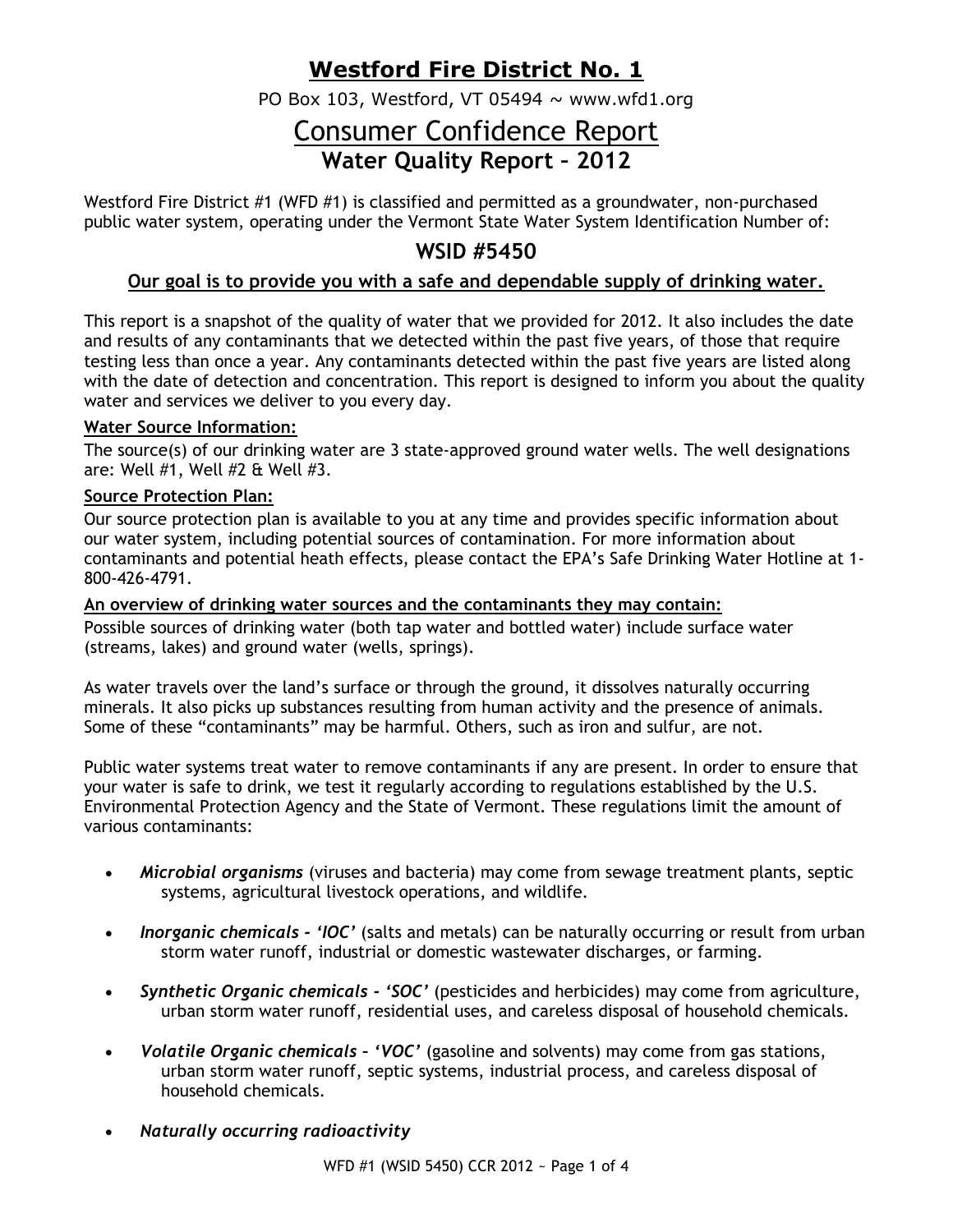# **W A T E R Q U A L I T Y D A T A**

## **Terms and Abbreviations:**

In the following tables you may find terms you might not be familiar with. To help you better understand these terms we have provided the following definitions:

**Maximum Contamination Level Goal (MCLG):** The level of a contaminant in drinking water below which there is no known or expected risk to health. MCLG's allow for a margin of safety.

**Maximum Contamination Level (MCL):** The highest level of a contaminant that is allowed in drinking water. MCL's are set as close to the MCLG's as feasible using the best available treatment.

**Maximum Residual Disinfectant Level Goal (MRDLG):** The level of a drinking water disinfectant below which there is no known or expected risk to health. MRDLG's do not reflect the benefits of disinfectants in controlling microbial contaminants.

**Maximum Residual Disinfectant Level (MRDL):** The highest level of a disinfectant allowed in drinking water. Addition a disinfectant may help control microbial contaminants.

**Action Level:** The concentration of a contaminant, which, if exceeded, triggers treatment or other requirements, which a water system must follow.

**90th Percentile:** Ninety percent of the samples are below the action level. (Nine of ten sites sampled were at or below this level).

**Treatment Technique (TT):** A process aimed to reduce the level of a contaminant in drinking water.

**Parts per million (ppm) or Milligrams per liter (mg/l):** (one penny in ten thousand dollars)

**Parts per billion (ppb) or Micrograms per liter (µg/l):** (one penny in ten million dollars)

**Picocuries per liter (pCi/L):** a measure of radioactivity in water

**Nephelometric Turbidity Unit (NTU):** NTU is a measure of the clarity of water. Turbidity in excess of 5 NTU is just noticeable to an average person.

**Running Annual Average (RAA):** Annual Level of Disinfection By-products (i.e. chlorination)

**N/A:** Not applicable

The table(s) below lists all the drinking water contaminants that were detected during the 2012 calendar year. It also includes the date and results of any contaminants that we detected within the past five years, of those which require testing less than once a year. The presence of these contaminants in the water does not necessarily show that our water poses a health risk.

## **Violation(s) that occurred during Calendar Year 2012**

| $\mathsf{vpe}$                               | Category | Analyte | <b>Compliance Period</b> |  |  |  |  |
|----------------------------------------------|----------|---------|--------------------------|--|--|--|--|
| No Violations Occurred in Calendar Year 2012 |          |         |                          |  |  |  |  |

We are required to monitor our drinking water for specific contaminants on a regular basis. Results of regular monitoring are an indicator of whether or not our drinking water meets health standards. The table above indicates any drinking water violations we incurred during 2012. A failure to perform required monitoring means we cannot be sure of the quality of our water during that time in which we did not perform required monitoring. WFD #1 has an excellent history of adhering closely to the rules & regulations regarding required water testing.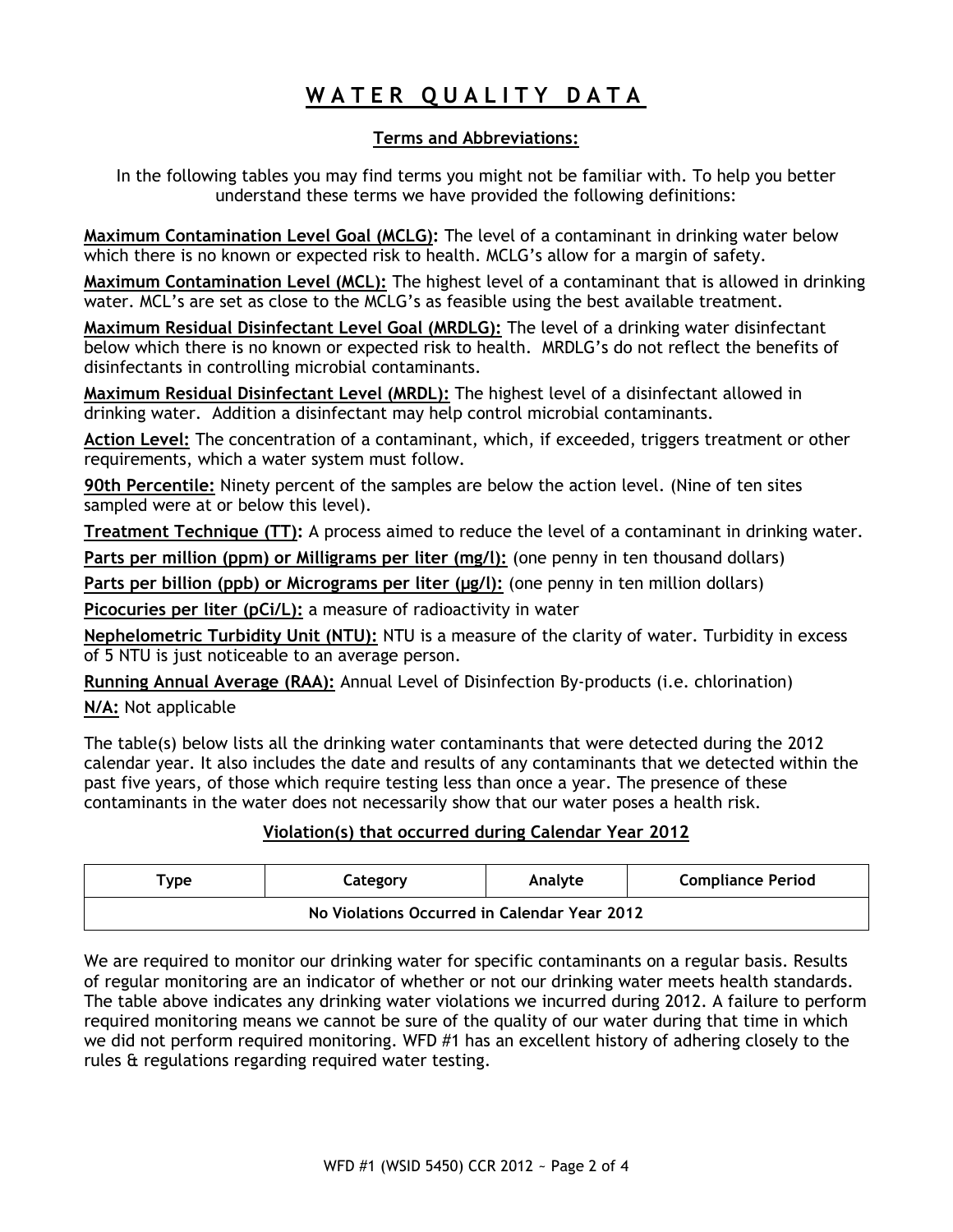## WATER QUALITY DATA

### **Level of Detected Contaminants**

| Microbiological                |                                               | Result                  |                  | <b>MCL</b> |            | <b>MCLG</b> | <b>Typical Source</b>                                                                                 |  |  |  |
|--------------------------------|-----------------------------------------------|-------------------------|------------------|------------|------------|-------------|-------------------------------------------------------------------------------------------------------|--|--|--|
|                                | No Detected Results During Calendar Year 2012 |                         |                  |            |            |             |                                                                                                       |  |  |  |
|                                |                                               |                         |                  |            |            |             |                                                                                                       |  |  |  |
| <b>Chemical</b><br>Contaminant | Collection<br>Date                            | <b>Highest</b><br>Value | Range            | Unit       | <b>MCL</b> | <b>MCLG</b> | Likely source of detected<br>contaminant                                                              |  |  |  |
| Iron                           | 09/27/2011                                    | .11                     | $.11 - .11$      | ppm        |            |             |                                                                                                       |  |  |  |
| Nitrate                        | 12/19/2012                                    | .05                     | $.046 -$<br>.050 | ppm        | 10         | 10          | Runoff from fertilizer use;<br>leaching from septic tanks,<br>sewage; erosion of natural<br>deposits. |  |  |  |

| <b>Regulated</b><br><b>Radionuclides</b>      | <b>Collection</b><br>Date | <b>Highest</b><br>Value | Range | Unit | <b>MCL</b> | <b>MCLG</b> | Likely source of detected<br>contaminant |  |
|-----------------------------------------------|---------------------------|-------------------------|-------|------|------------|-------------|------------------------------------------|--|
| No Detected Results in the Calendar Year 2012 |                           |                         |       |      |            |             |                                          |  |

| Regulated<br><b>Disinfection</b><br><b>By-Products</b> | Monitoring<br>Period | <b>RAA</b> | Range     | Unit | <b>MCL</b> | <b>MCLG</b> | Likely source of detected<br>contaminant     |
|--------------------------------------------------------|----------------------|------------|-----------|------|------------|-------------|----------------------------------------------|
| Total<br>Trihalomethanes                               | 2008-2010            |            | $0 - 2.2$ | ppb  | 80         |             | By-product of drinking water<br>chlorination |

| Lead &<br>Copper | <b>Sampling</b><br>Date | 90 <sup>th</sup><br>Percentile | 95 <sup>th</sup><br>Percentile | Range   | <b>Action</b><br>Level | No. of Sites<br><b>Exceeding</b><br><b>Action Level</b> | Likely source of detected<br>contaminant                                                                        |
|------------------|-------------------------|--------------------------------|--------------------------------|---------|------------------------|---------------------------------------------------------|-----------------------------------------------------------------------------------------------------------------|
| Copper           | 2008-2010               | 0                              | 0                              | $0 - 0$ | 1.3                    |                                                         | Corrosion of household plumbing<br>systems; Erosion of natural<br>deposits; Leaching from wood<br>preservatives |
| Lead             | 2008-2010               | 0                              | 0                              | $0 - 0$ | 15                     |                                                         | Corrosion of household plumbing<br>systems; Erosion of natural<br>deposits                                      |

### **Health Information Regarding Lead:**

If present, elevated levels of lead can cause serious health problems, especially for pregnant women and young children. Lead in drinking water is primarily from materials and components associated with service lines and home plumbing. Westford Fire District #1 is responsible for providing high quality drinking water, but cannot control the variety of materials used in household plumbing components. When your water has been sitting for several hours, you can minimize the potential for lead exposure by flushing your tap for 30 seconds to 2 minutes before using water for drinking or cooking. If you are concerned about lead in your drinking water, you may wish to have your water tested. Information on lead in drinking water, testing methods, and steps you can take to minimize exposure is available from the Safe Drinking Water Hotline or at <http://www.epa.gov/safewater/lead>